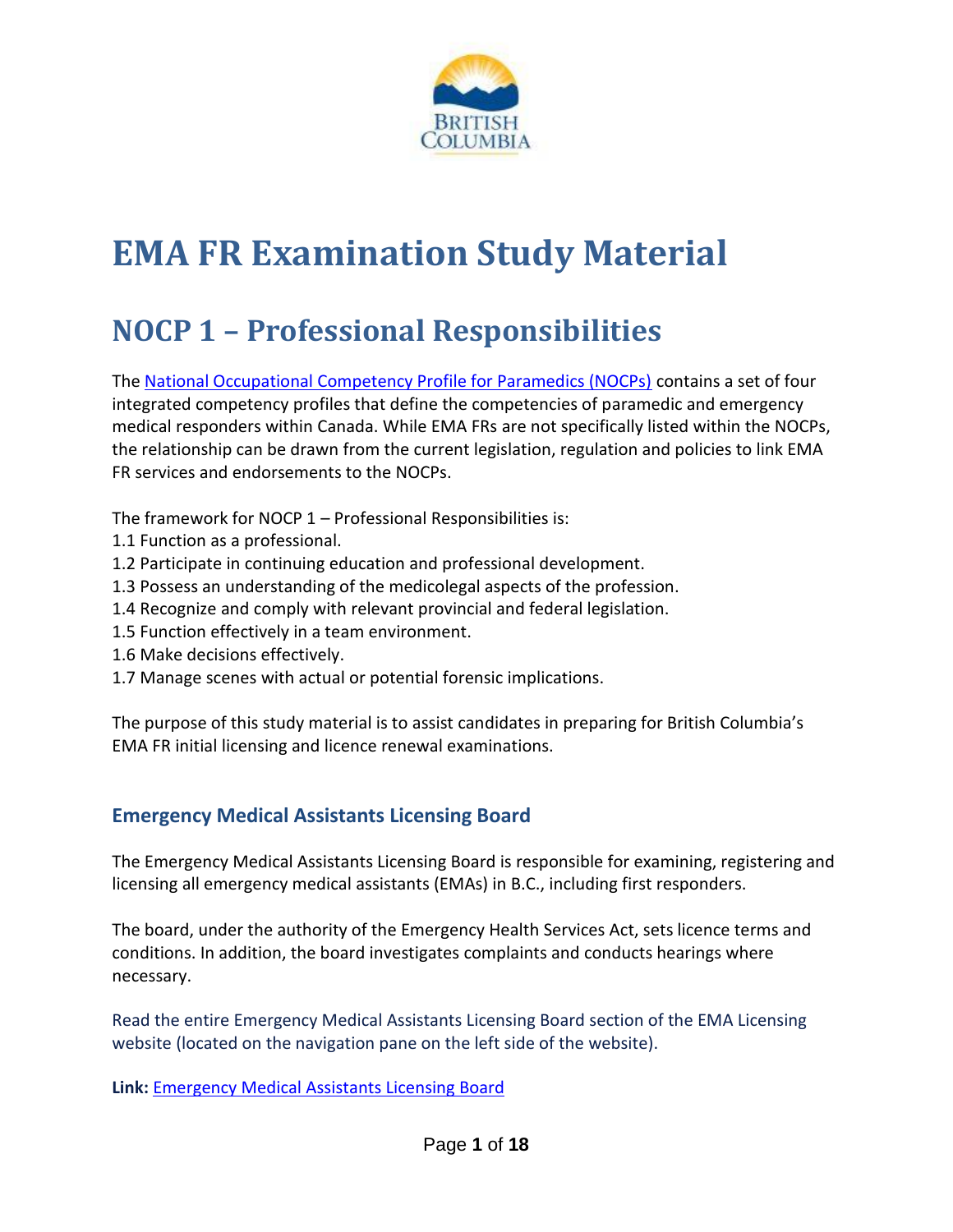# **Complaint and Hearing Procedures**

The EMA Licensing Board is mandated to investigate complaints regarding patient care and violations to the EMA code of ethics.

#### **Key Study Areas:**

Read the entire Complaints section of the EMA Licensing website (located on the navigation pane on the left side of the website).

#### **Link:** [Complaints](http://www2.gov.bc.ca/gov/topic.page?id=20294EE28EC940AB815F5476B97E5FD5)

## *Emergency Health Services Act*

The *Emergency Health Services Act* defines key terms associated with the emergency medical services professions, for example "ambulance" and "emergency medical assistant (EMA)". The Act also describes British Columbia Emergency Health Services (BCEHS), which is the corporation with the legislated mandate to provide British Columbia residents with ambulance services and emergency health services. The Act outlines the power and authority of the BCEHS.

This Act describes the composition of the Emergency Medical Assistants Licensing Board and outlines the scope of its power and authority. The EMA Licensing Board is responsible for examining, registering and licensing all EMAs in B.C., including First Responders.

In addition, the Act outlines the disciplinary action that may occur to an EMA following a complaint investigation and the actions the EMA Licensing Board may take to protect the public. The Act also outlines the appeal process an EMA may decide to pursue, if adversely affected.

#### **Key Study Areas:**

Read the entire *Emergency Health Services Act*, focusing on the following sections:

- Definitions [\(Section 1\)](http://www.bclaws.ca/EPLibraries/bclaws_new/document/ID/freeside/00_96182_01#section1)
- Purposes of corporation [\(Section 5.1\)](http://www.bclaws.ca/EPLibraries/bclaws_new/document/ID/freeside/00_96182_01#section5.1);
- **Emergency Medical Assistants Licensing Board [\(Section 6\)](http://www.bclaws.ca/EPLibraries/bclaws_new/document/ID/freeside/00_96182_01#section6)**
- Disciplinary action [\(Section](http://www.bclaws.ca/EPLibraries/bclaws_new/document/ID/freeside/00_96182_01#section7) 7);
- **Extraordinary action to protect the public [\(Section 8\)](http://www.bclaws.ca/EPLibraries/bclaws_new/document/ID/freeside/00_96182_01#section8);**
- Appeal [\(Section 9\)](http://www.bclaws.ca/EPLibraries/bclaws_new/document/ID/freeside/00_96182_01#section9);
- $\bullet$  No service contrary to advance directive [\(Section 11.1\)](http://www.bclaws.ca/EPLibraries/bclaws_new/document/ID/freeside/00_96182_01#section11.1); and
- Licence required [\(Section 12\)](http://www.bclaws.ca/EPLibraries/bclaws_new/document/ID/freeside/00_96182_01#section12)

**Link:** [Emergency Health Services Act](http://www.bclaws.ca/EPLibraries/bclaws_new/document/ID/freeside/00_96182_01)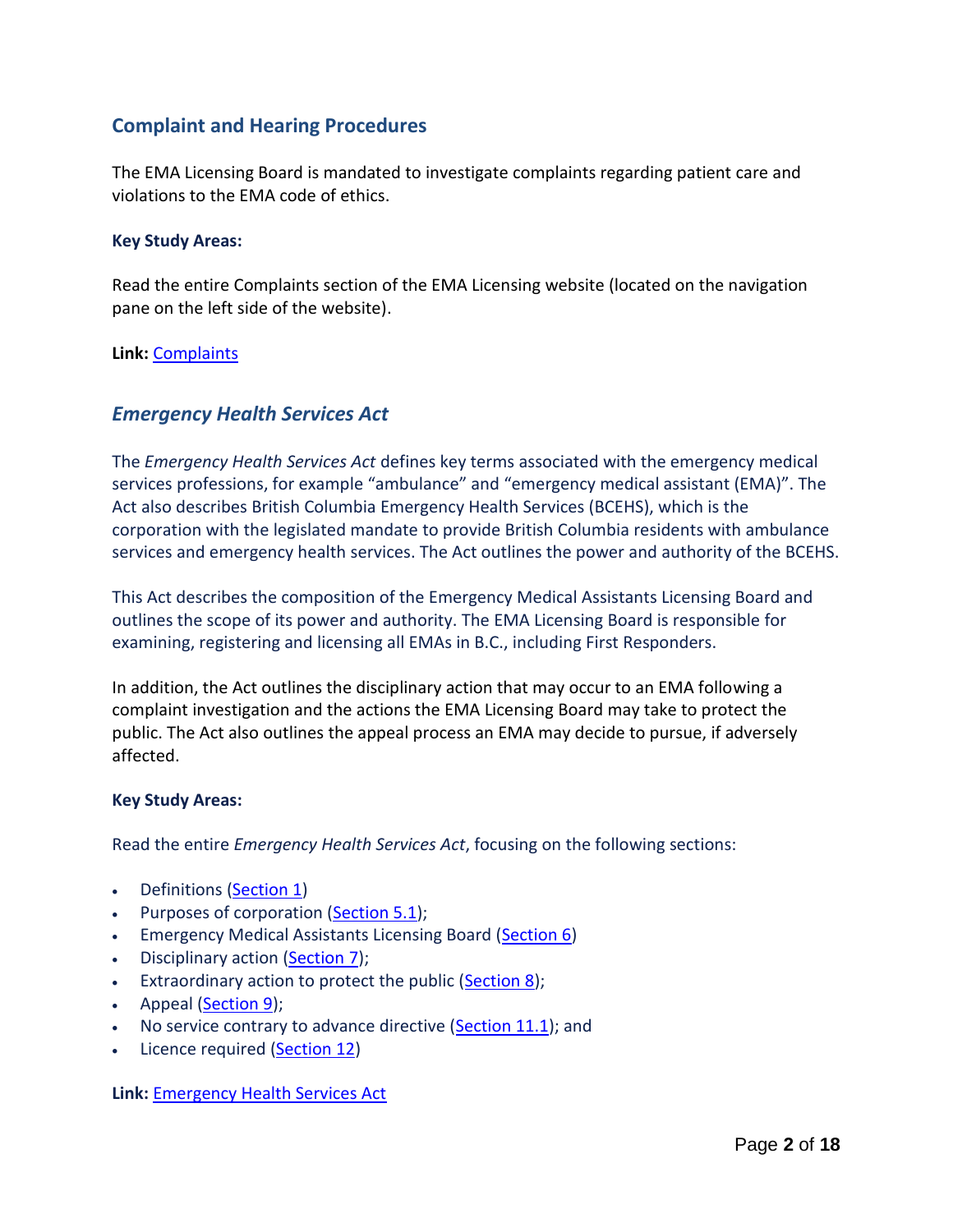# **Emergency Medical Assistants Regulation**

The EMA Regulation outlines a comprehensive list of code of ethics requirements for all EMAs; it describes the precise scope of practice for each licence category and describes the continuing competency requirements EMAs are required to complete to maintain licensure.

Additionally, the EMA regulation describes the licence application process, the information requirements necessary for licensure and the various categories of EMA licence available.

#### **Key Study Areas:**

Read the entire Emergency Medical Assistants Regulation, focusing on the following sections:

- Definitions [\(Section 1\)](http://www.bclaws.ca/EPLibraries/bclaws_new/document/ID/freeside/210_2010#section1);
- Application for licence [\(Section 2\)](http://www.bclaws.ca/EPLibraries/bclaws_new/document/ID/freeside/210_2010#section2);
- Applicants authorized to practice in a jurisdiction outside of British Columbia [\(Section 3\)](http://www.bclaws.ca/EPLibraries/bclaws_new/document/ID/freeside/210_2010#section3);
- Categories of licence [\(Section 8\)](http://www.bclaws.ca/EPLibraries/bclaws_new/document/ID/freeside/210_2010#section8);
- Term of licence [\(Section 9\)](http://www.bclaws.ca/EPLibraries/bclaws_new/document/ID/freeside/210_2010#section9);
- Requirements for renewals and reinstatement [\(Section 9.1](http://www.bclaws.ca/EPLibraries/bclaws_new/document/ID/freeside/210_2010#section9.1) [& 9.2\)](http://www.bclaws.ca/EPLibraries/bclaws_new/document/ID/freeside/210_2010#section9.2);
- **Endorsement of other skills [\(Section 10\)](http://www.bclaws.ca/EPLibraries/bclaws_new/document/ID/freeside/210_2010#section10);**
- Condition of licence [\(Section 11\)](http://www.bclaws.ca/EPLibraries/bclaws_new/document/ID/freeside/210_2010#section11);
- Register (**Section 13**);
- Continuing Competence [\(Part 4\)](http://www.bclaws.ca/EPLibraries/bclaws_new/document/ID/freeside/210_2010#part4);
- Services Licence Category [\(Schedule 1\)](http://www.bclaws.ca/EPLibraries/bclaws_new/document/ID/freeside/210_2010#Schedule1)
- Services Licence Endorsement [\(Schedule 2\)](http://www.bclaws.ca/EPLibraries/bclaws_new/document/ID/freeside/210_2010#Schedule2); and
- Code of Ethics [\(Schedule 3\)](http://www.bclaws.ca/EPLibraries/bclaws_new/document/ID/freeside/210_2010#Schedule3).

**Link:** [Emergency Medical Assistants Regulation](http://www.bclaws.ca/EPLibraries/bclaws_new/document/ID/freeside/210_2010)

#### **Emergency and Health Services Regulation**

The Emergency and Health Services Regulation outlines the fees charged for licensing EMAs.

#### **Key Study Areas:**

Read the entire Emergency and Health Services Regulation.

**Link:** [Emergency and Health Services Regulation](http://www.bclaws.ca/EPLibraries/bclaws_new/document/ID/freeside/471_74)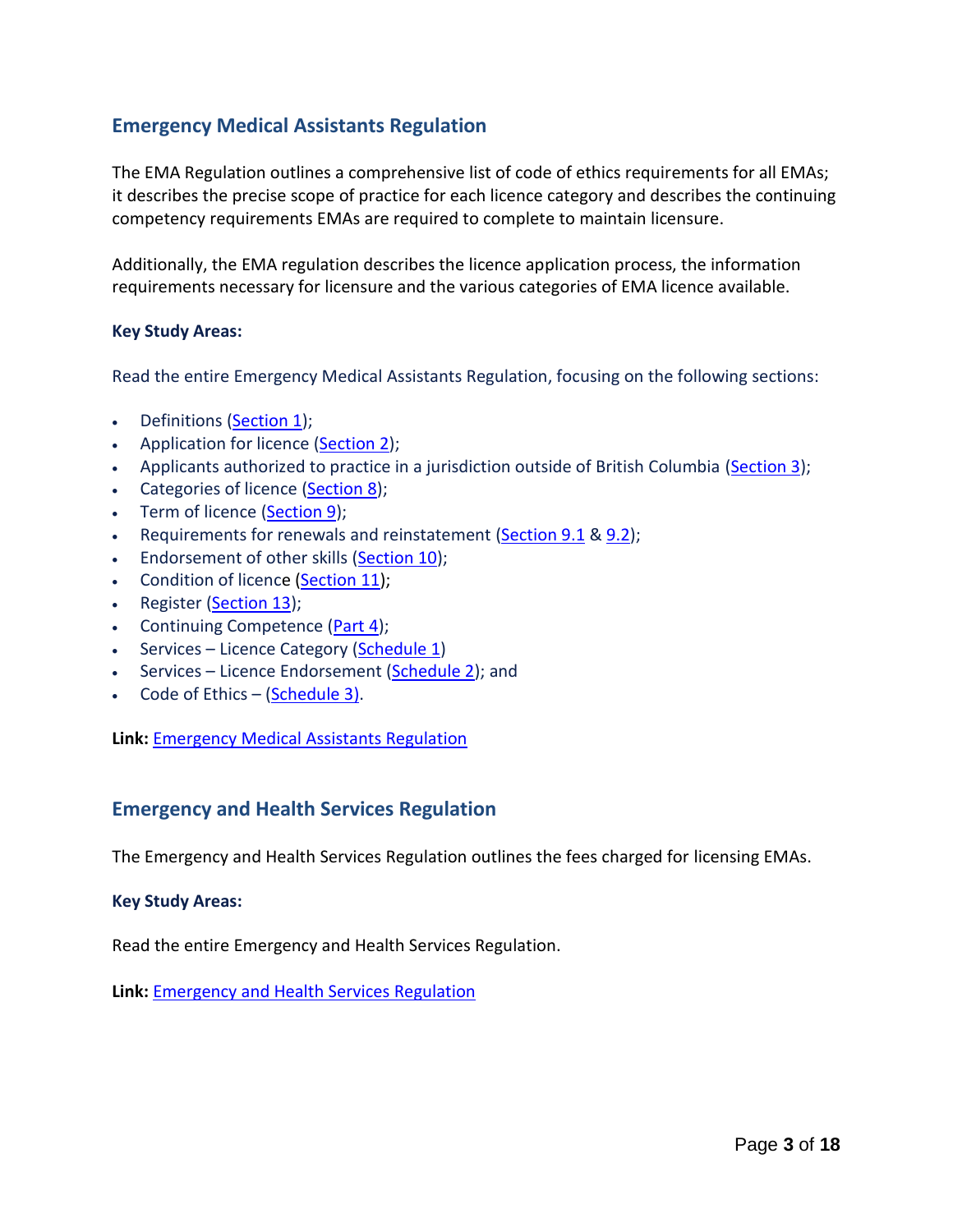# **Advanced Directive**

Read the entire EMA Licensing Board special bulletin outlining applicable information on the advance directive.

**Link:** [Advance Directive](http://www2.gov.bc.ca/gov/DownloadAsset?assetId=49EFF543DD4D47E6B214AF83466BF17A&filename=special-summer-bulletin-2011.pdf)

## *Gunshot and Stab Wound Disclosure Act*

The *Gunshot and Stab Wound Disclosure Act* requires EMAs to notify local police when an individual presents for treatment of a gunshot or stab wound.

#### **Key Study Areas:**

Read the entire Act and supporting documentation detailing reporting requirements.

**Link:** *[Gunshot and Stab Wound Disclosure Act](http://www.bclaws.ca/EPLibraries/bclaws_new/document/ID/freeside/00_10007_01)* and [British Columbia Gunshot and Stab Wound](http://www2.gov.bc.ca/gov/DownloadAsset?assetId=D8F63C28786F4F0CA6963B9C44F3732B&filename=gunshot-stab-wound-disclosure-act-public-qa.pdf)  [Disclosure Requirements](http://www2.gov.bc.ca/gov/DownloadAsset?assetId=D8F63C28786F4F0CA6963B9C44F3732B&filename=gunshot-stab-wound-disclosure-act-public-qa.pdf)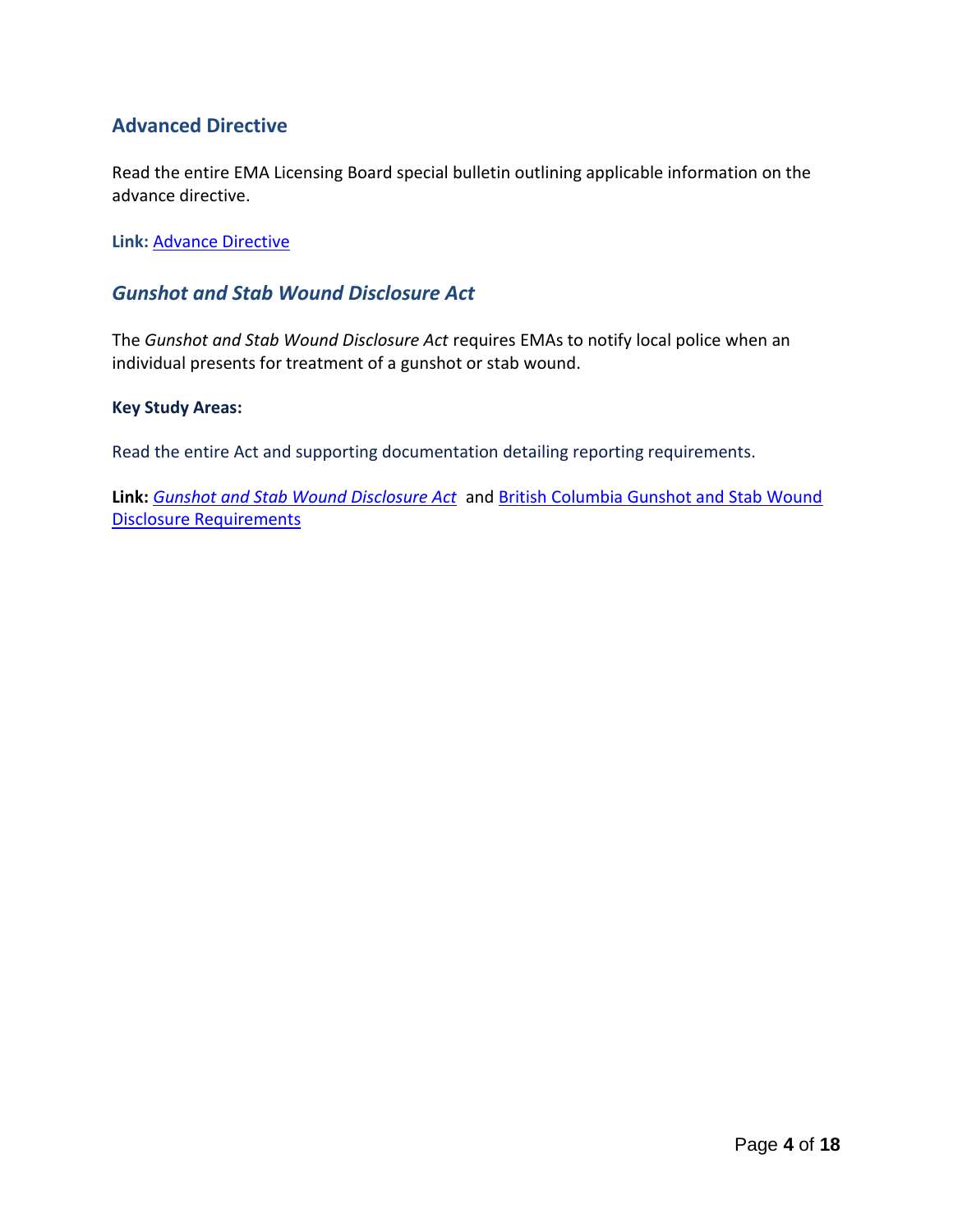# **WorkSafeBC – Occupational Health and Safety Regulation**

The WorkSafeBC Occupational Health and Safety Regulation provides key information for individuals who plan on working in British Columbia as designated workplace first-aid attendants (e.g. at a community college, manufacturing facility, oil-rig, etc.).

*To understand when the Occupational Health and Safety Regulation is applicable refer to the following table.* 

|                                          | <b>Then</b>                         |
|------------------------------------------|-------------------------------------|
| You provide medical care to the public   | Your practice is not subject to the |
| (e.g. through the British Columbia       | Occupational Health and Safety      |
| Ambulance Service).                      | Regulation.                         |
| You provide medical care to employees in | Your practice is subject to the     |
| a workplace, as a designated first-aid   | Occupational Health and Safety      |
| attendant.                               | Regulation.                         |

All applicants applying for licensure within British Columbia should have an awareness of the WorkSafeBC Occupational Health and Safety Regulation.

The regulation outlines first-aid attendant qualifications; employer responsibilities regarding first-aid equipment, supplies, and transport; how to maintain first-aid records; and first-aid attendant responsibilities.

#### **Key Study Areas:**

Read the entire WorkSafeBC Occupational Health and Safety Regulation.

**Link:** [WorkSafe BC Related Law and Policy](https://www.worksafebc.com/en/health-safety/education-training-certification/first-aid-attendant/law-policy)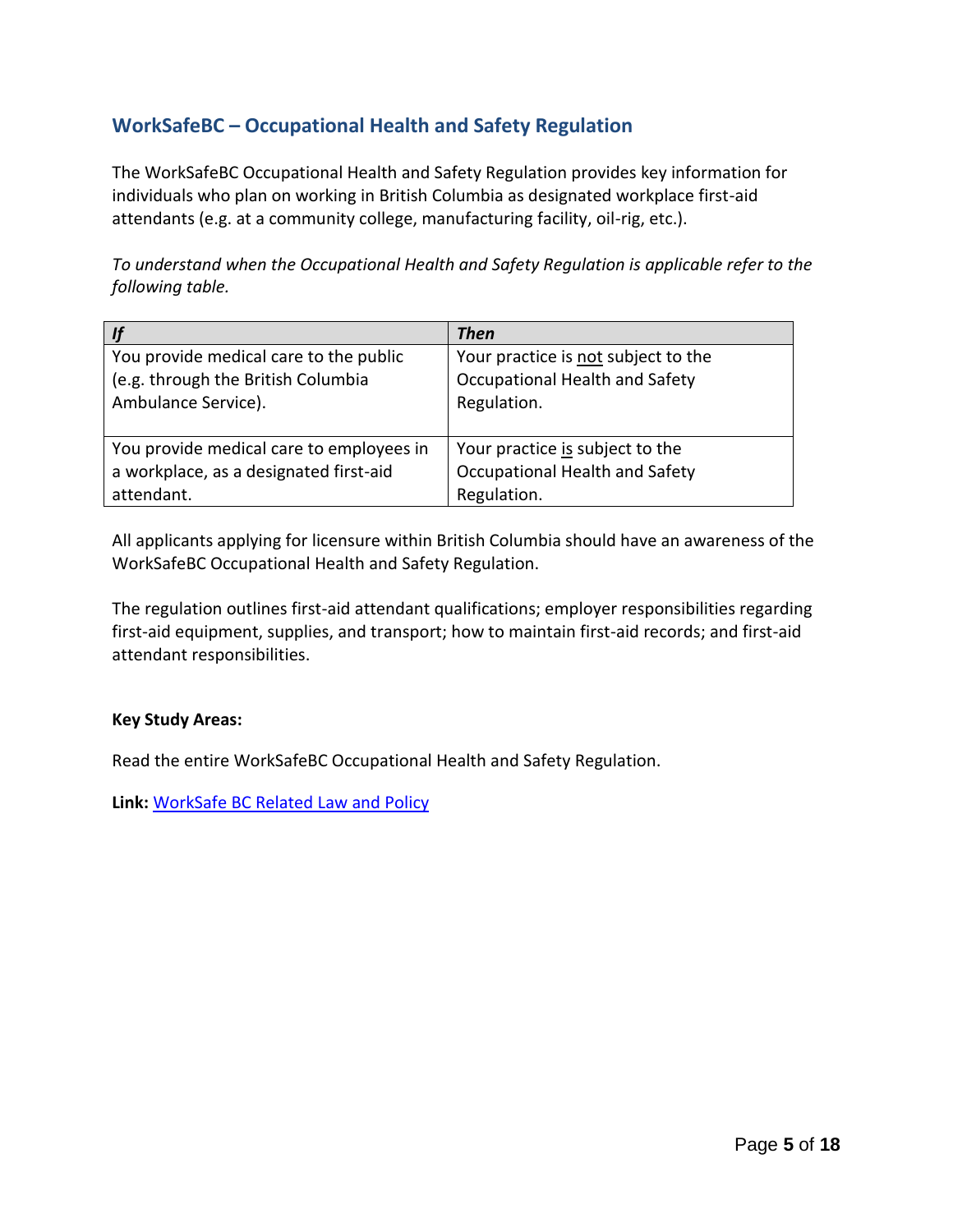# *Good Samaritan Act*

The *Good Samaritan Act* describes how "off-duty" health care professionals who render assistance to a sick or injured person cannot be held liable for damages, injuries or death that allegedly result from the act or omission of an act in offering medical assistance. The only exception to this act is if the established injuries or death are caused by the "off-duty" professional's gross negligence in offering care.

#### **Key Study Areas:**

Read the entire Act.

**Link:** *[The Good Samaritan Act](http://www.bclaws.ca/EPLibraries/bclaws_new/document/ID/freeside/00_96172_01)*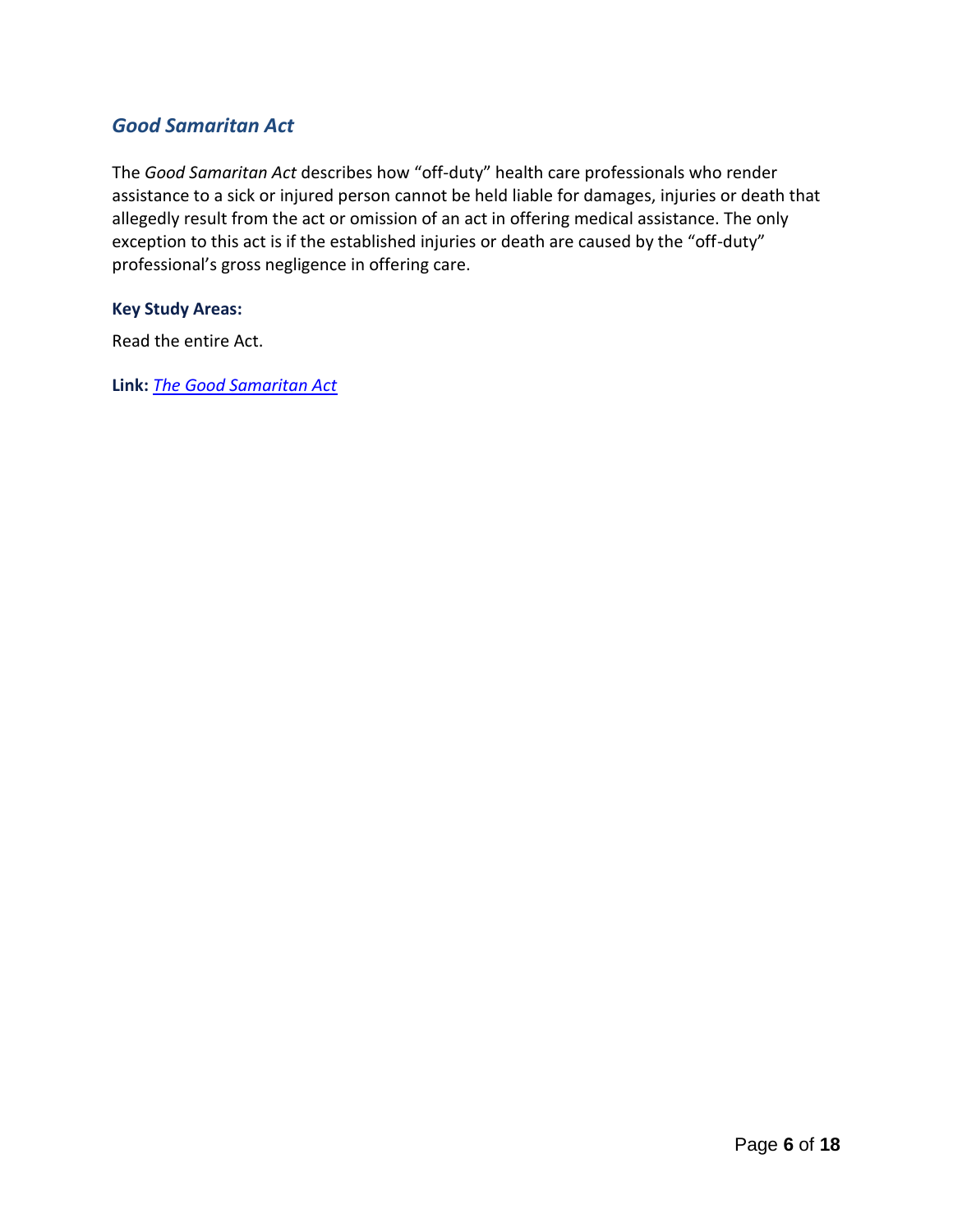# **Examination Questions**

These questions are provided by the EMA Licensing Branch as study material for EMA FR examinations.

Please note that only 25 of the questions below will be on the EMR FR licensing and licence renewal examinations. Additionally, the questions and answers will be randomized in the examination(s).

- 1) A conscious patient has refused care from an EMA. The patient suddenly becomes unconscious. The EMA can legally provide emergency care despite the initial refusal. This is an example of:
	- a) Expressed consent
	- b) Substituted consent
	- c) Advance directive
	- d) Implied consent
- 2) Maintaining a professional appearance as an EMA-FR is important because it:
	- a) Is a local, provincial and federal requirement
	- b) Let's bystanders know that you are important
	- c) Helps to instil confidence in patients and their families
	- d) Allows other rescuers to recognize you from your dress
- 3) As an EMA, you have answered a call to a potential crime scene. Once the scene is safe, your priority is to:
	- a) Preserve crime-scene evidence
	- b) Notify relatives of the victim
	- c) Provide patient care
	- d) Document scene findings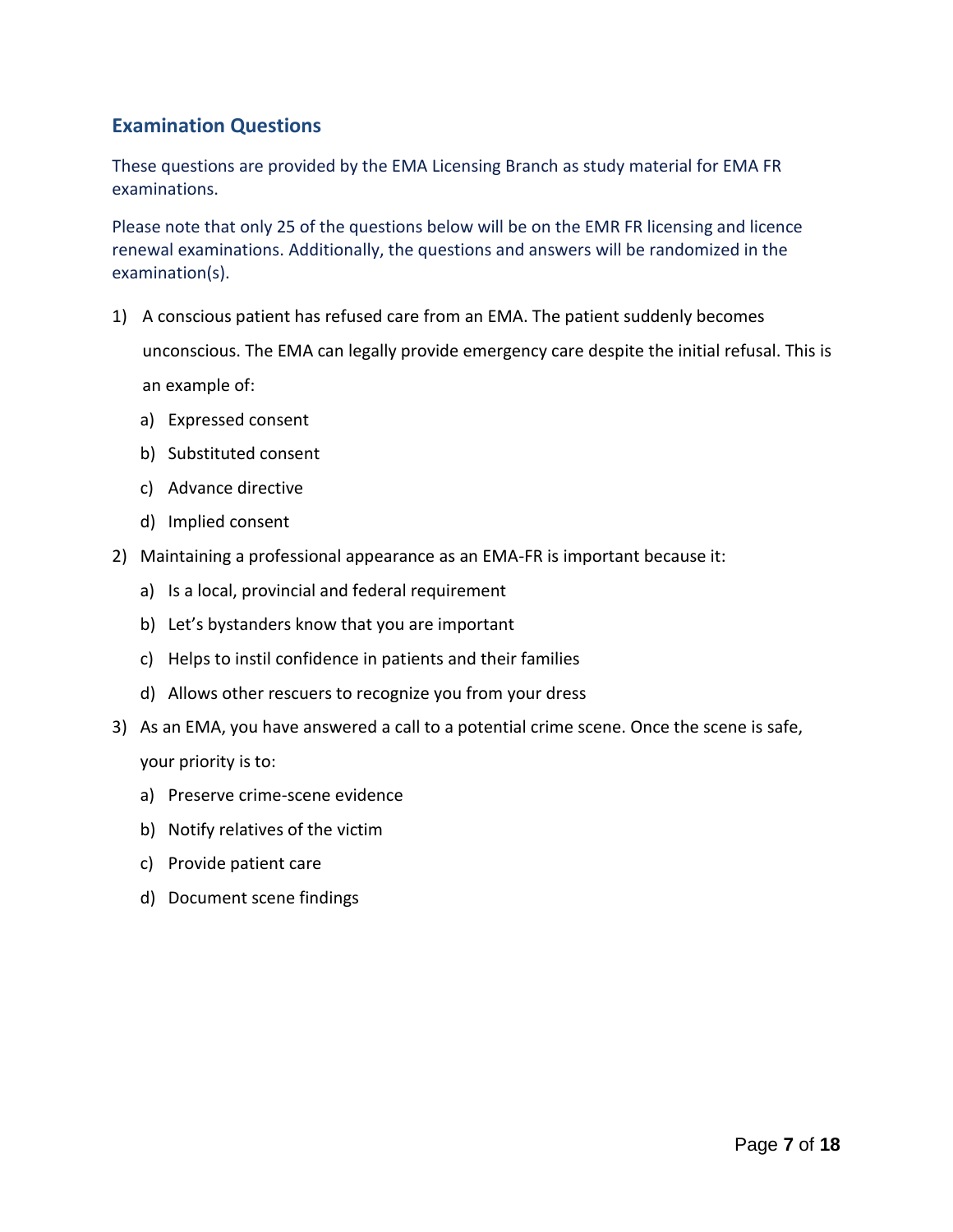- 4) The **best way** to ensure that you meet the expectations of the licensing board, the public, your peers, and the employer/fire department is to:
	- a) Know your level of licence
	- b) Attend all ongoing education sessions
	- c) Record everything well on the prehospital care report
	- d) Always act in the best interest of the patient
	- e) Act confident and in control while you provide care.
- 5) Which of the following is NOT a good characteristic of a professional EMA?
	- a) Confident leadership
	- b) Excellent judgement
	- c) Strong opinions about ethnic groups
	- d) Ability to develop a rapport with a wide variety of patients
	- e) Ability to function independently
- 6) EMAs must be able to function independently in a non-structured, constantly changing environment.
	- a) True
	- b) False
- 7) A professional "code of ethics" helps to ensure that the public interest is maintained above personal, corporate or financial considerations.
	- a) True
	- b) False
- 8) Provision of emergency health Services in British Columbia is a local or municipal responsibility.
	- a) True
	- b) False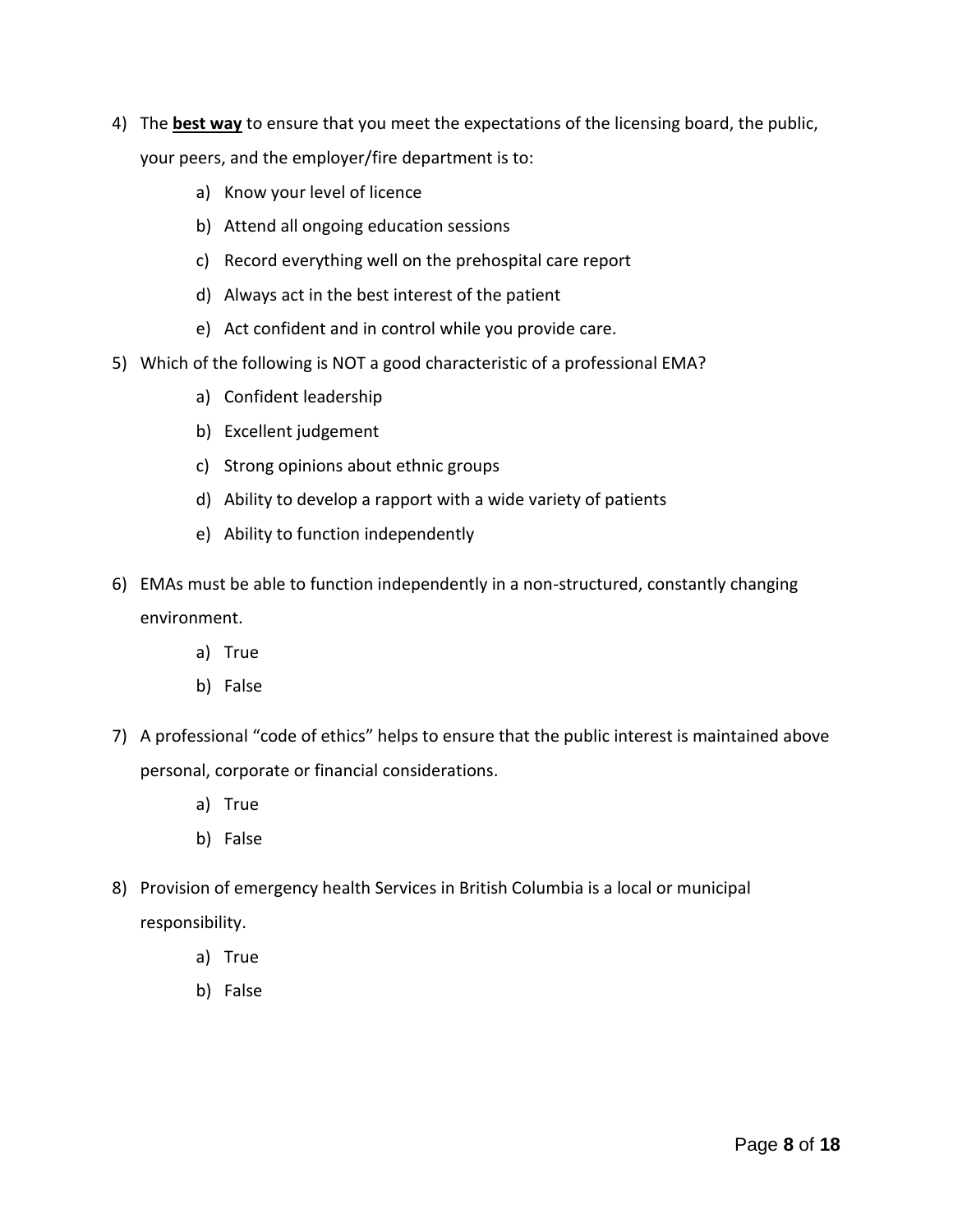- 9) An emergency medical assistant (EMA) must notify the *Emergency Medical Assistants Licensing Board* of any change of name, address, or employment within 30 days after the change.
	- a) true
	- b) false
- 10) One requirement to obtain licensure through the Emergency Medical Assistants Licensing Board is that a person be of good character as an emergency medical assistant.
	- a) true
	- b) false
- 11) The Emergency Medical Assistants Regulation includes, as a condition on every licence that EMAs must comply with the Emergency Health Services Act, and the regulations including without limitation the Code of Ethics set out in Schedule 3.
	- a) true
	- b) false
- 12) The register and rules must be open to inspection at the office of the Emergency Medical Assistants Licensing Board by any person at any time.
	- a) true
	- b) false
- 13) In British Columbia the term of licence for a First Responder is:
	- a) 2 years
	- b) 3 years
	- c) 5 years
	- d) 8 years
- 14) The EMA Licensing Board may grant a licence holder an endorsement provided they have successfully completed training and/or examinations recognized by the board?
	- a) true
	- b) false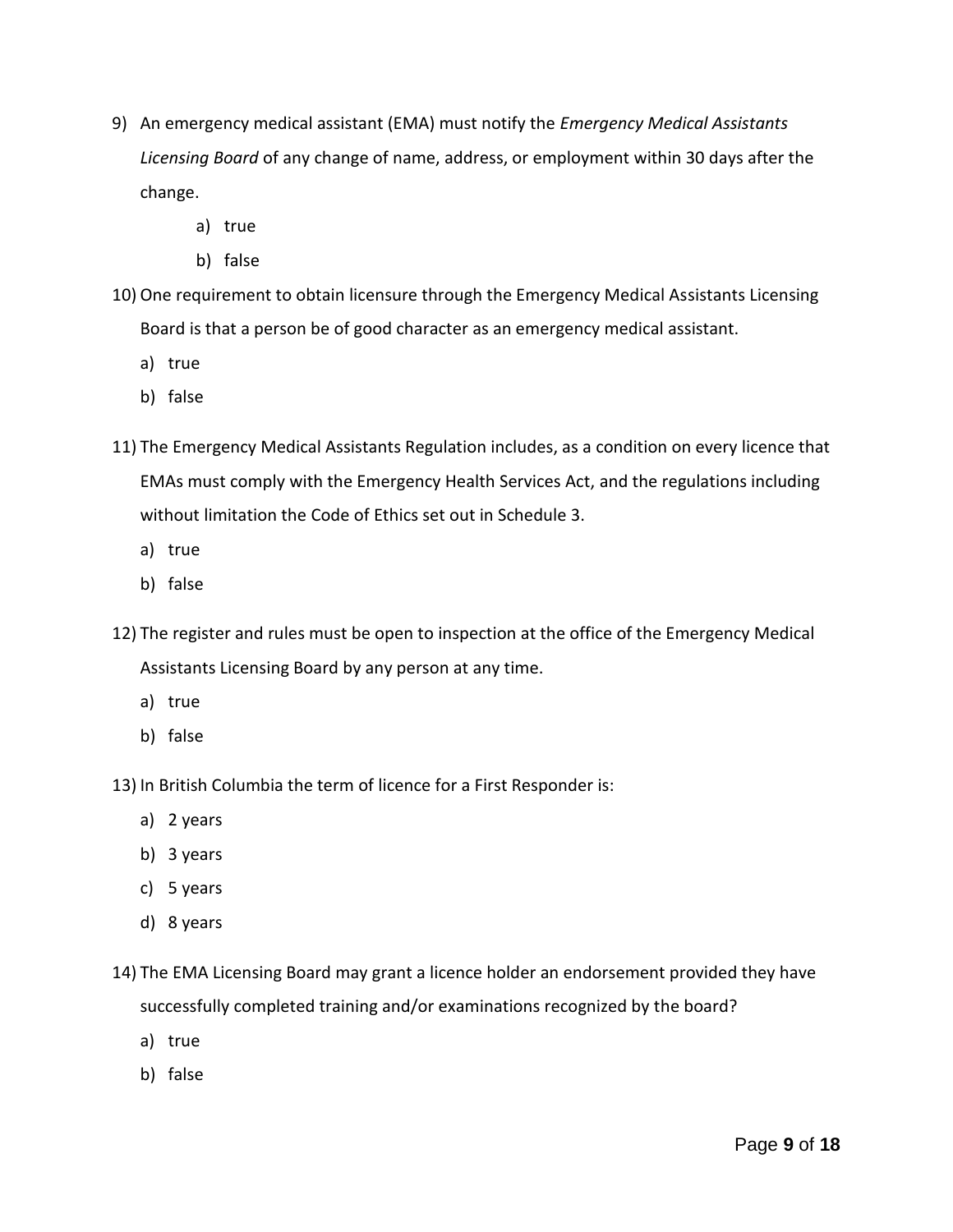- 15) In special circumstances the Emergency Medical Assistants (EMA) Licensing Board may extend the licence of an EMA on one occasion provided all of the following requirements have been met except:
	- a) The licence extension is for a maximum of 60 days
	- b) the request is made before the EMA's licence has expired
	- c) the EMA is unable to complete renewal requirements prior to licence expiry
	- d) the request is authorized by the BC Emergency Health Services Corporation
- 16) Which of the following is not recorded in the Register?
	- a) the EMA's name, address, licence number and place of employment
	- b) the EMA's category of licence
	- c) any terms, limits or conditions set or imposed by the board for a licence
	- d) Notation of each licence renewal, suspension or revocation
	- e) the EMA's employee number
- 17) For which of the following reasons may the Emergency Medical Assistants (EMA) Licensing Board deny a person access to the "Register"?
	- a) a member of the public wishes to know the status of an EMA's licence
	- b) an employer wishes to know the status of an EMA's licence
	- c) the person seeking access is doing so for commercial purposes
	- d) the Alberta College of Paramedics wishes to know the status of an EMA's licence
- 18) An Emergency Medical Assistant (EMA) must notify the Emergency Medical Assistants Licensing Board within how many days of legally changing his or her name?
	- a) 7 days
	- b) 14 days
	- c) 30 days
	- d) 60 days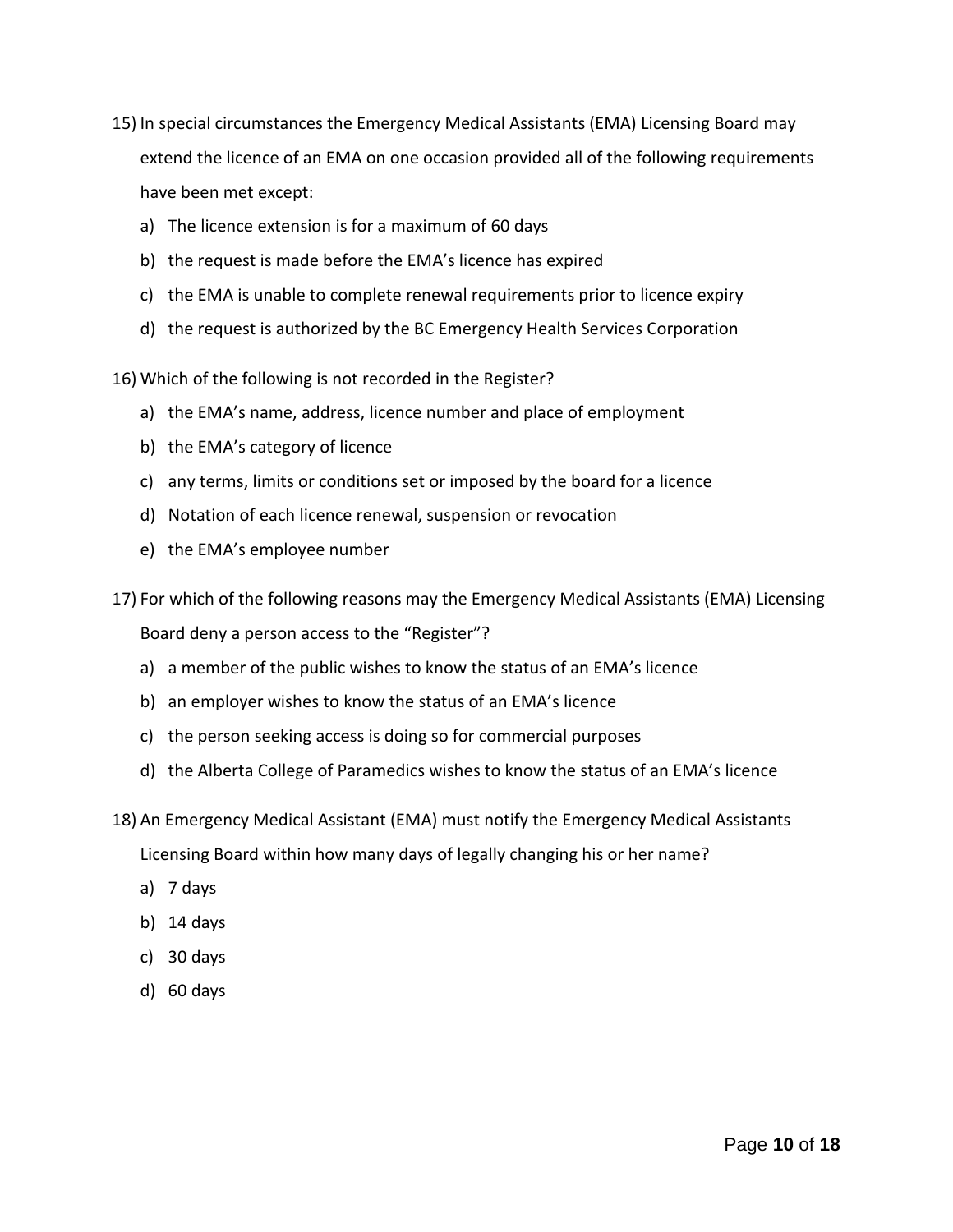- 19) The Emergency Medical Assistants Licensing Board may endorse an Emergency Medical Assistant – First Responder (EMA-FR) for the maintenance of intravenous lines without medications or blood products.
	- a) true
	- b) false

20) The purpose of the emergency medical assistant (EMA) *Code of Ethics* is to:

- a) provide general principles of ethical conduct to guide emergency medical assistants in meeting their duties to the public and to the profession
- b) provide registrants with critical decision-making skills around patient care
- c) provide information to the public on how emergency medical assistants (EMA's) are to behave professionally
- d) communicate to the employer the appropriate code of conduct for emergency medical assistants (EMA's)
- 21) An EMA is obligated to protect and maintain the patient's safety and dignity, regardless of the patient's race, colour, ancestry, place of origin, religion, marital status, family status, physical or mental disability, sex or sexual orientation. Where can this statement be found?
	- a) Emergency Health Services Act
	- b) Emergency Health Services Commission Treatment Guidelines
	- c) Emergency Medical Assistants Regulation: Schedule 3 Code of Ethics
	- d) Health Professions Act
- 22) An Emergency Medical Assistant (EMA) is obligated to assume responsibility for personal and professional development, and maintain professional standards through training and peer mentoring. Where is this statement found?
	- a) Emergency Health Services Act
	- b) Emergency Medical Assistants Regulation: Schedule 3 Code of Ethics
	- c) Health Professions Act
	- d) Emergency Health Services Regulation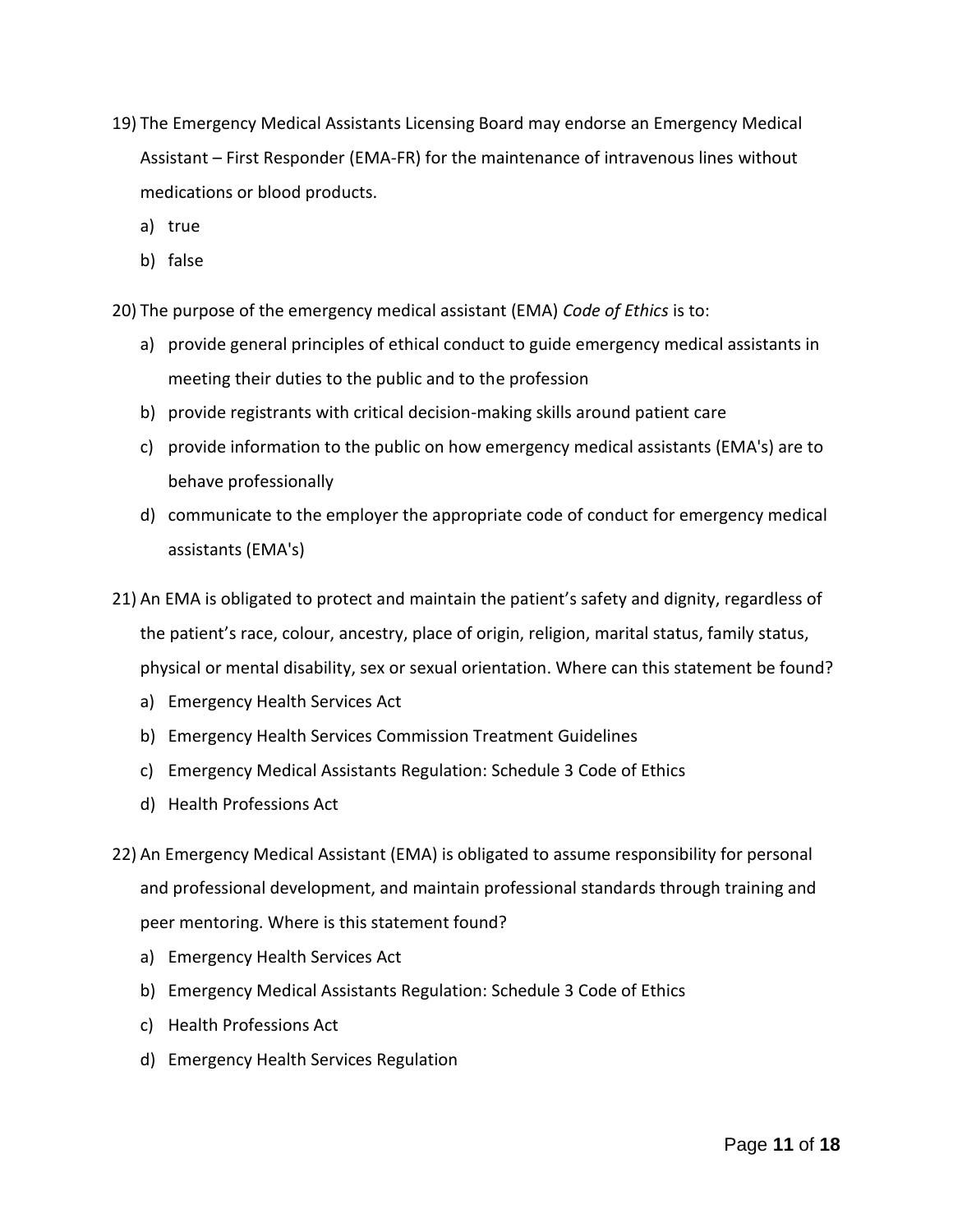23) The Emergency Health Services Act defines the term "*emergency health service"* as:

- a) the first aid or other health care provided in circumstances in which it is necessary to provide the first aid or other health care without delay
- b) the ability to practice medicine by an emergency medical assistant
- c) a conveyance that is used for the transport of patients requiring medical attention
- d) the provision of medical services solely within the hospital setting

24) The power and authority of the *BC Emergency Health Services* can be found in:

- a) the Emergency Medical Assistant Regulation
- b) the *Good Samaritan Act*
- c) the Emergency Health Services Act
- 25) Which of the following is **not** a responsibility of the *Emergency Medical Assistants Licensing Board*?
	- a) examine, register, and license emergency medical assistants
	- b) set terms and conditions for an emergency medical assistant's licence
	- c) train personnel to provide emergency health services
	- d) investigate complaints
- 26) Which of the following bodies is responsible for examining, registering, and licensing emergency medical assistants?
	- a) University of British Columbia's School of Medicine
	- b) Ministry of Labour
	- c) British Columbia Ambulance Service
	- d) Emergency Medical Assistants Licensing Board
- 27) During a complaint investigation, the *Emergency Medical Assistants Licensing Board* determined it was in the public's interest to suspend the licence of an emergency medical assistant (EMA). The board must notify the EMA of this action.
	- a) true
	- b) false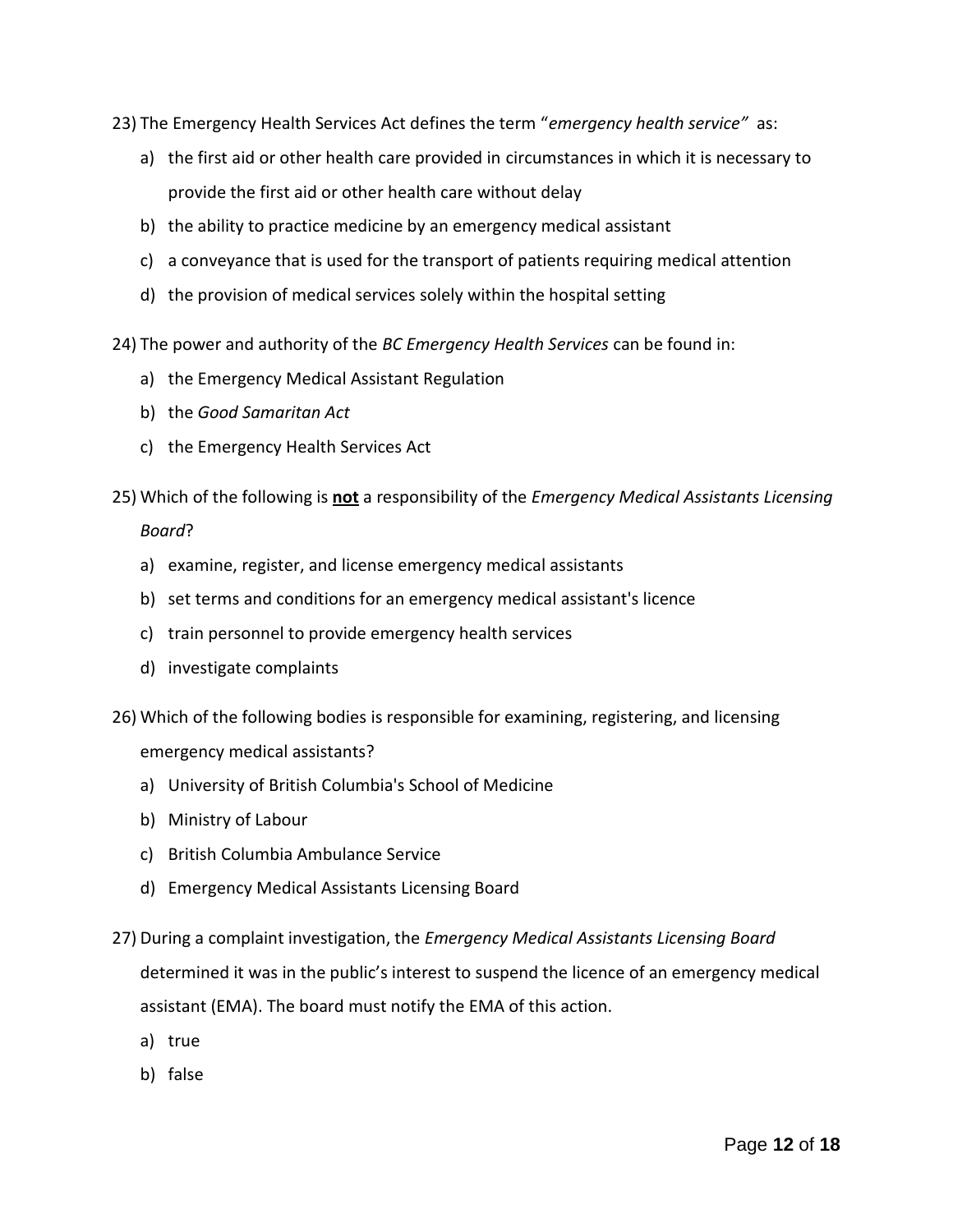- 28) The *Emergency Medical Assistants Licensing Board* is investigating a complaint and determines that public safety may be at risk allowing an emergency medical assistant (EMA) to practice. Which of the following actions may the b*oard* impose on the EMA being investigated?
	- a) terminate employment
	- b) suspend the EMA's licence
	- c) notify the public of the ongoing investigation
	- d) insist that the EMA take further training
- 29) To whom may disciplinary actions imposed by the Emergency Medical Assistants Licensing Board be appealed to?
	- a) the Union Shop Steward
	- b) the British Columbia Provincial Court
	- c) the BC Emergency Health Services
	- d) the Supreme Court
- 30) The *Emergency Medical Assistants* Licensing Board finds that an emergency medical assistant (EMA) has incompetently carried out the duties of an emergency medical assistant. The board may do all of the following **except**:
	- a) impose conditions on the person's licence
	- b) sue the individual for damages
	- c) revoke or suspend the licence
	- d) bar the person from being licensed under the Act for a period of time the board considers appropriate

31) Which of the following statutes creates the Emergency Medical Assistants Licensing Board?

- a) Good Samaritan Act
- b) Health Professions Act
- c) *Emergency Health Services Act*
- d) Emergency Medical Assistants Act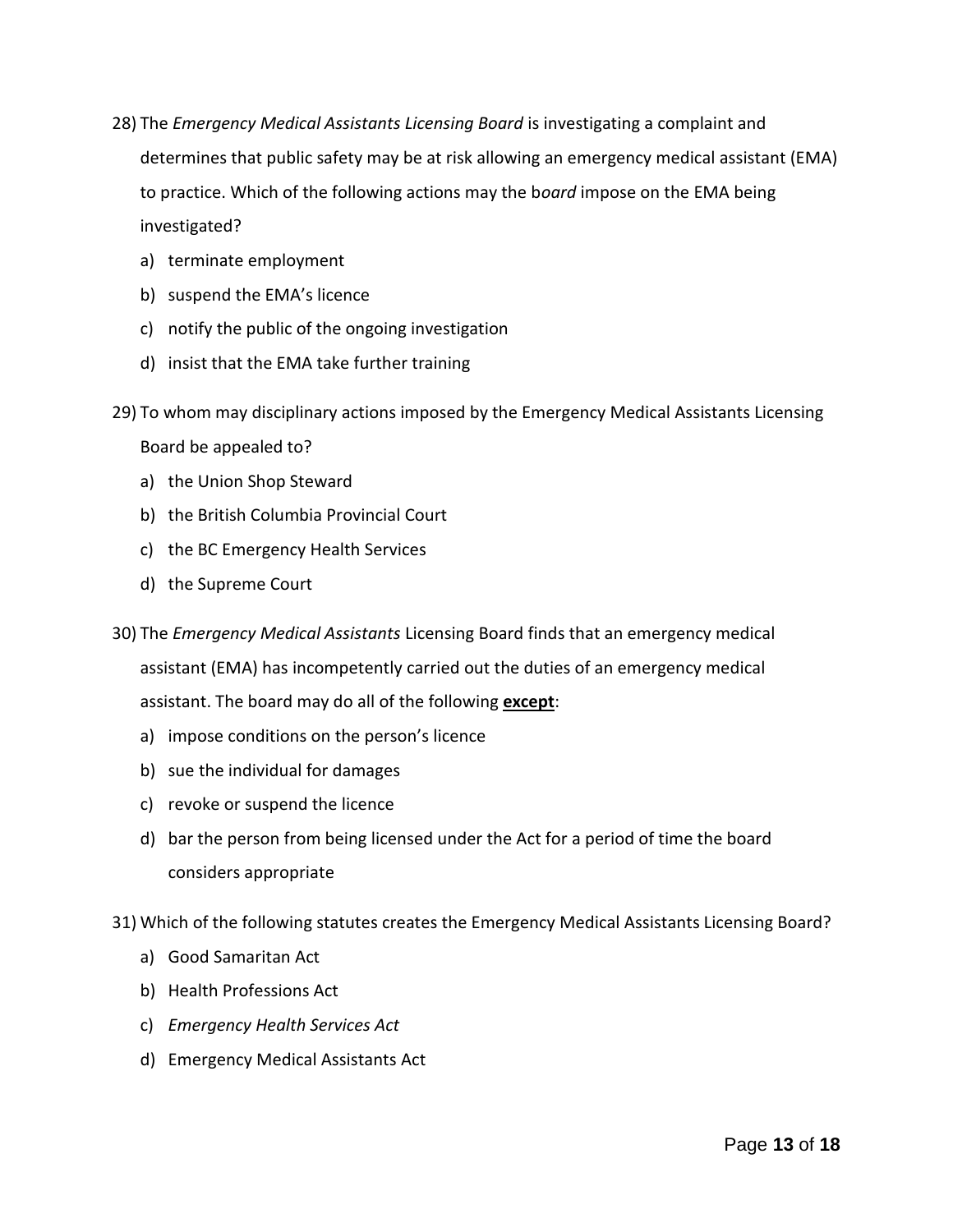- 32) An advance directive must state:
	- a) that the patient acknowledges a health care provider may not provide health care for which a patient has refused consent in the advance directive
	- b) that the patient acknowledges a delegate may not be chosen to make decisions on behalf of the patient about health care for which the patient has given or refused consent in the advance directive
	- c) that the patient understands the type of emergency health service he or she has consented to or refused
	- d) all of the answers
- 33) In emergency situations where an emergency medical assistant (EMA) discovers a patient has an advance directive and a "No CPR" or "DNR" order, the EMA must comply with the most recently dated document. Which document prevails if both documents have the same date?
	- a) the "No CPR" Order
	- b) the "DNR" Order
	- c) the advance directive
- 34) An emergency medical assistant must follow a patient's instructions, as described in an advance directive, unless the patient's representative disagrees.
	- a) true
	- b) false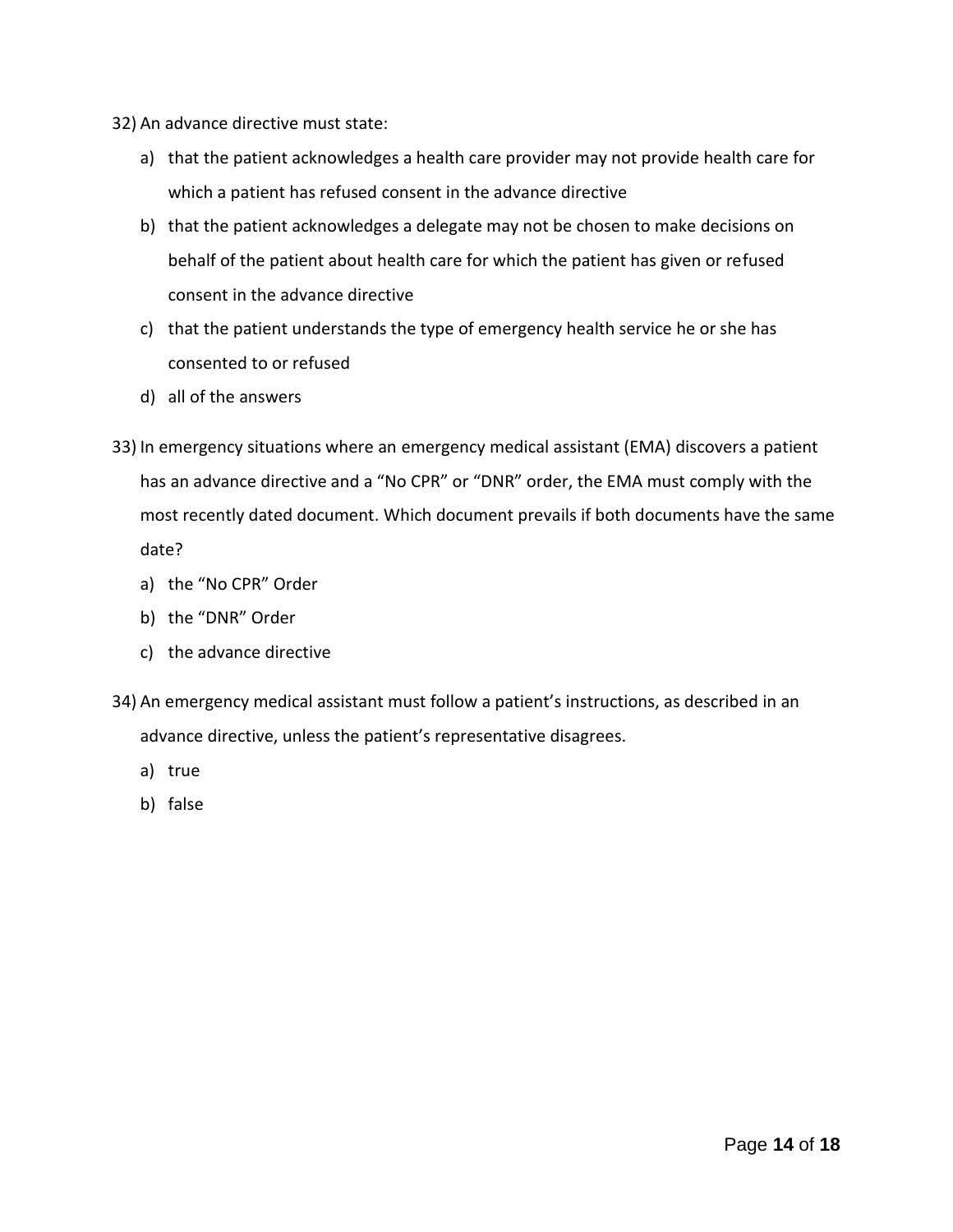- 35) What is an advance directive?
	- a) a written summary of the capable adult's wishes to guide their temporary substitute decision-maker or representative if called to make a health care decision where the adult is incapable of making a decision
	- b) a written instruction made by a capable adult who gives or refuses consent to health care in the event that the adult is not capable of giving instruction at the time the health care is required
	- c) a document in which a capable adult names a representative and sets out the type and scope of decisions that the representative may make on behalf of the adult if the adult becomes incapable
	- d) none of the answers
- 36) An advance directive is a medical order signed by a physician.
	- a) true
	- b) False
- 37) As an Emergency Medical Assistant (EMA), if a complaint is filed against you with the Emergency Medical Assistants Licensing Board, you will be first notified of the complaint in which of the following ways:
	- a) A phone call from a member of the Investigations Committee
	- b) A phone call from a member of the EMA Licensing Board
	- c) A letter from the EMA Licensing Board
	- d) Your employer will notify you of the complaint
- 38) If a complaint against you is investigated, you will be asked to submit your account of the incident.
	- a) true
	- b) false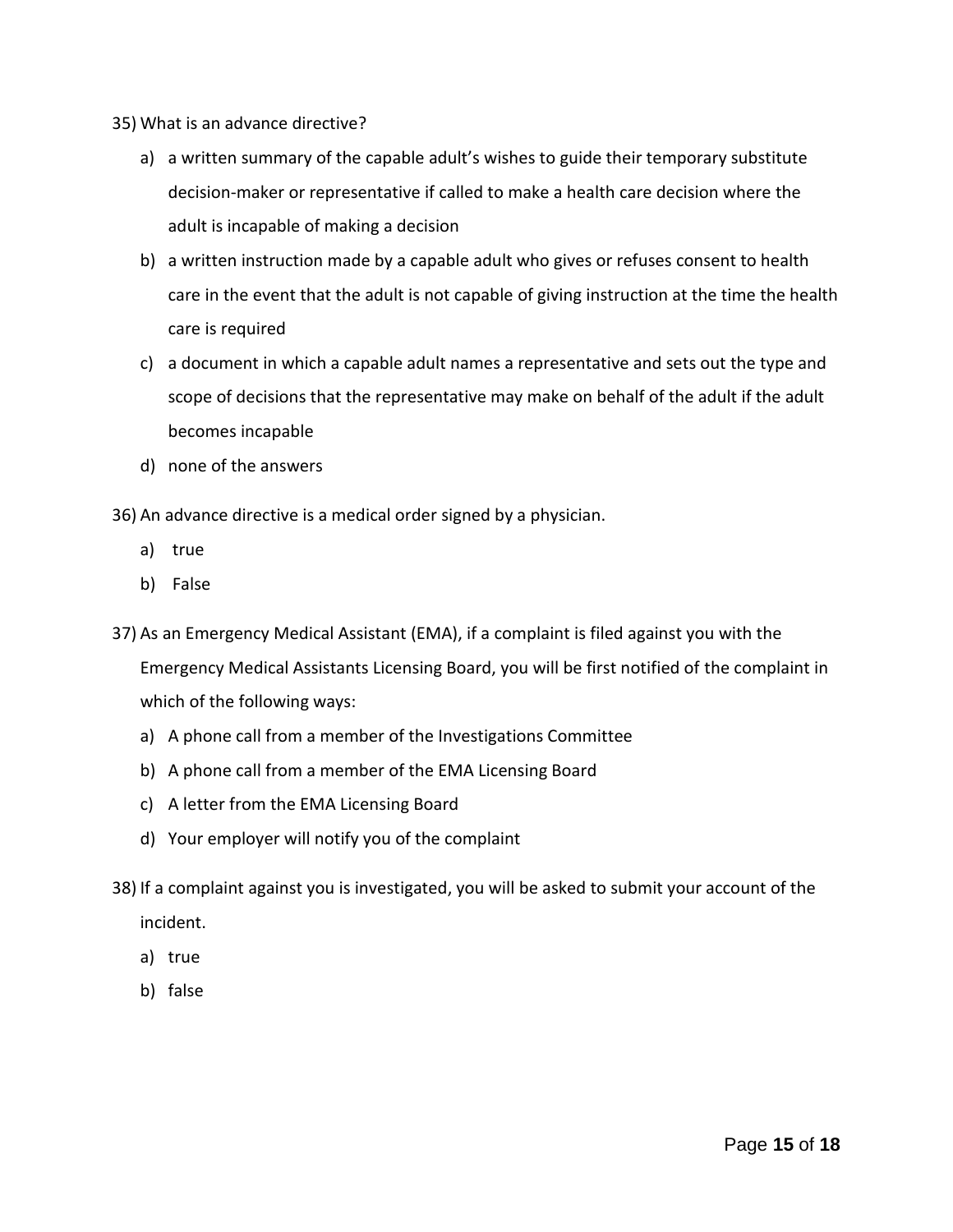- 39) As an EMA, if a complaint is filed against you, you may appoint a third-party representative to represent you?
	- a) True
	- b) False
- 40) If an EMA decides to appoint a representative during the complaint process, which of the following is the representative **not permitted** to do:
	- a) Speak on the EMA's behalf
	- b) Provide advice to the EMA
	- c) Participate in the complaint investigation by the investigation committee
- 41) How is information on gunshot wound and stabbings reported to police?
	- a) facsimile report
	- b) oral report
	- c) email report
- 42) What information is required to be reported to police in the event of a gunshot wound or

stabbing?

- a) the injured person's name, if known
- b) the fact that the person is being treated, or has been treated
- c) the name and location of the health care facility or where the emergency medical assistant treated the individual
- d) all of the answers
- 43) Under the *Gunshot and Stab Wound Disclosure Act*, an emergency medical assistant is expected to determine whether a wound is criminal in nature.
	- a) true
	- b) false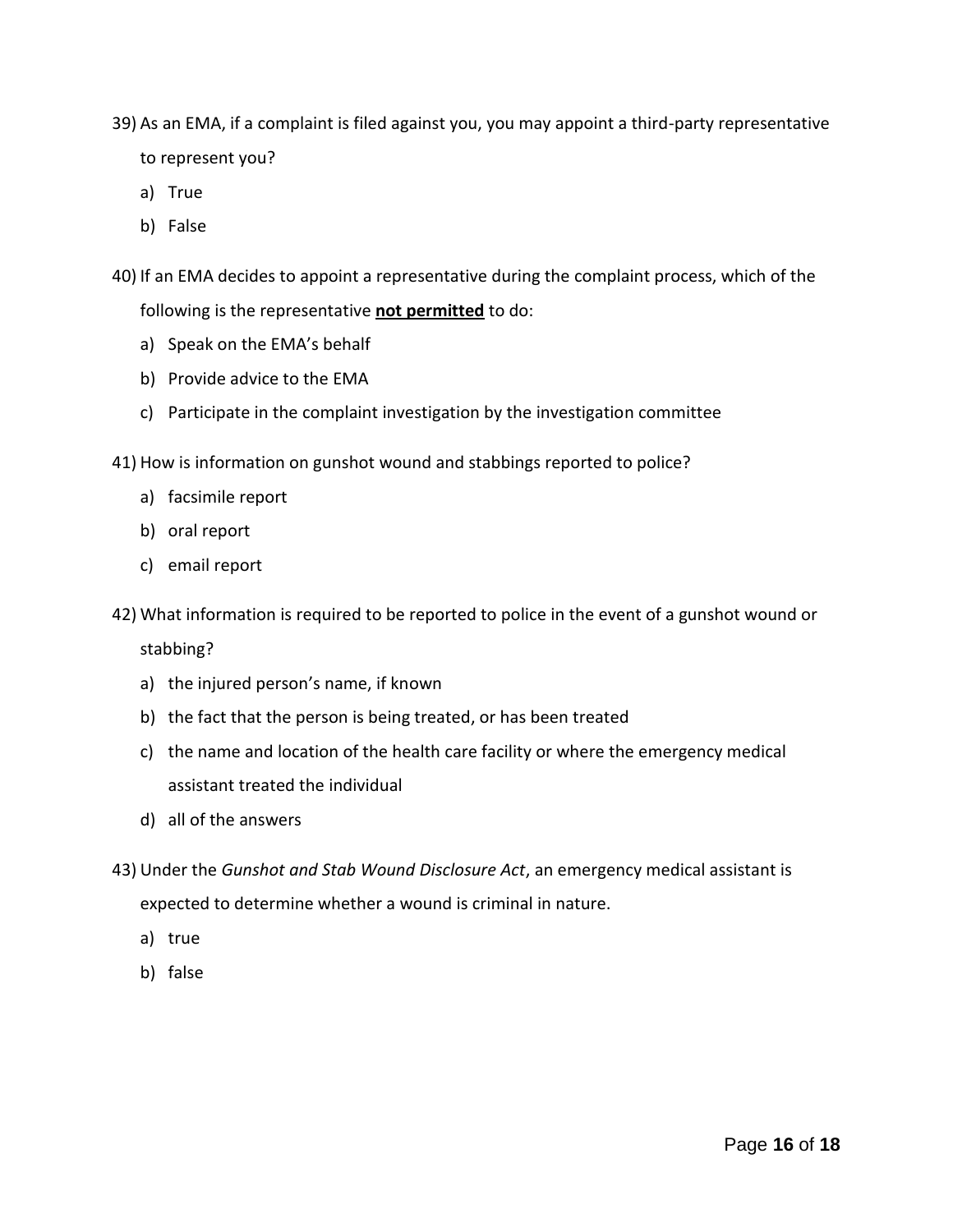44) Gunshot and stab wound legislation is not intended to capture stab wounds that have been:

- a) self-inflicted or are accidental
- b) assessed, treated and released at the scene
- c) determined to be non-life threatening
- d) assessed and released before transport

45) Whose responsibility is it to determine if a gunshot or stab wound is criminal in nature:

- a) the attending emergency medical assistant
- b) the police in conjunction with the criminal justice system
- c) the receiving physician treating the victim
- d) the triage nurse accepting the patient
- 46) An emergency medical assistant is required to disclose all gunshot wounds regardless of origin.
	- a) true
	- b) false
- 47) You are dispatched to a location where you see a person standing in the middle of a busy intersection. Cars are passing and honking. As you guide the person to the curb and question them, they are slow to respond and seem confused. They refuse to be examined, and they attempt to walk back into the street. In this case, which legislation pertains to the Emergency Medical Assistant's (EMA's) duties?
	- a) Mental Health Act
	- b) Health Emergency Act
	- c) Good Samaritan Act
	- d) Motor Vehicle Act

48) What "Act" governs the preservation of evidence at a scene?

- a) Good Samaritan Act
- b) Health Emergency Act
- c) Coroners Act
- d) Mental Health Act